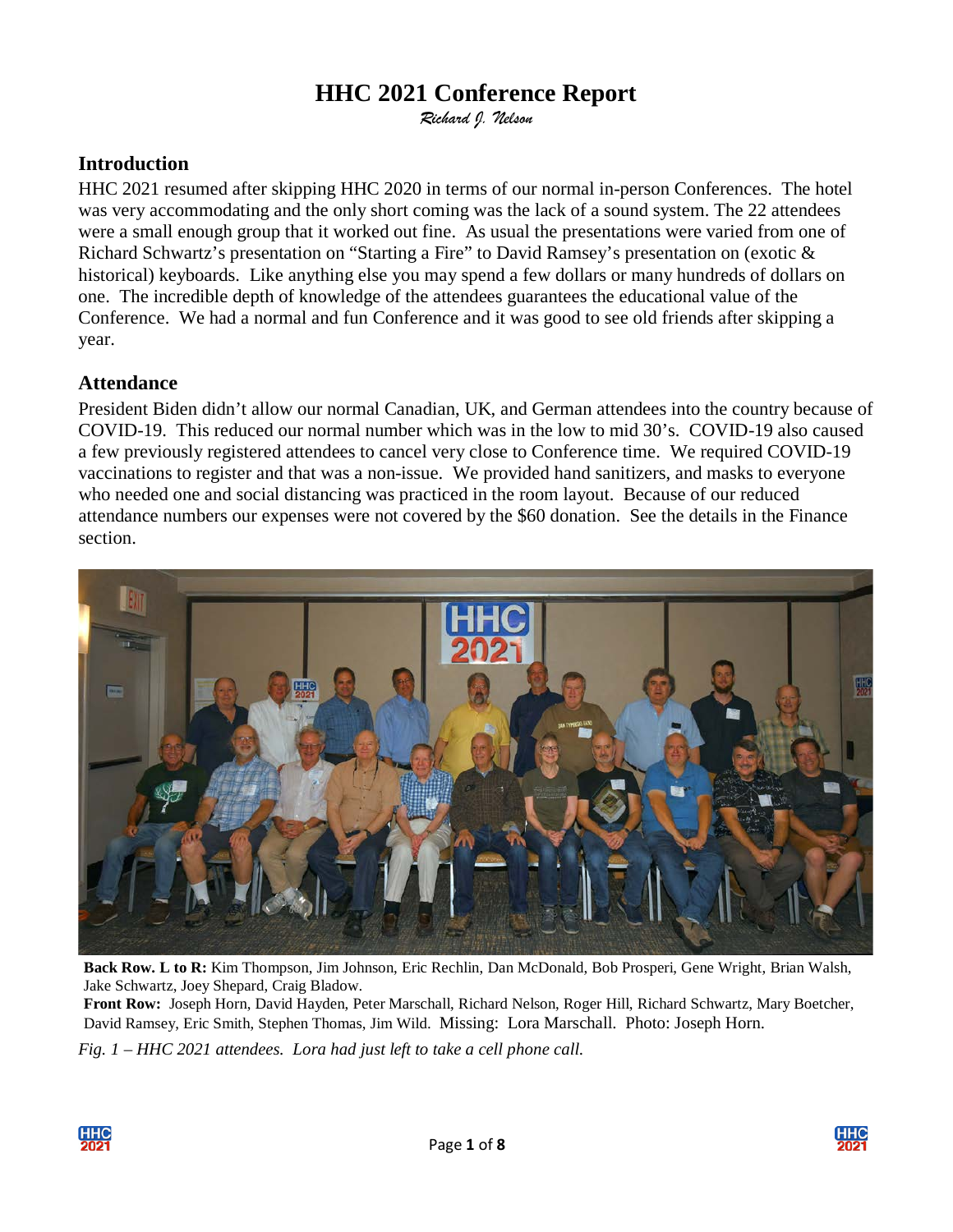#### **Presentations**

Our Conferences are all videoed. Eric Rechlin did "real time" videos in addition to Jake Schwartz's more formal videos. Here is Eric's report.

## **HHC 2021 Videos**

On Wed, Oct 6, 2021 at 1:17 PM Eric Rechlin [<rechlin@gmail.com>](mailto:rechlin@gmail.com) wrote:

HHC 2021 went very well as expected. Even though we only had 22 attendees, we still had plenty of great presentations. Everyone seemed to have a great time and we are all looking forward to next year, when hopefully there will no longer be travel restrictions and many more will be able to come. A huge thank you to Richard Nelson for organizing the conference and to Gene Wright for hosting and doing lots of behind-the-scenes work.

As in past years, I recorded the talks. Unfortunately, I had some technical difficulties. I do a dual-camera setup, with one powered by AC power and one on batteries. A few weeks ago I checked the 5 batteries I had, and I discovered 2 were totally bad and 3 seemed OK, so I ordered 2 new batteries. However, upon recording at the conference I discovered the "new" batteries only had about half the usable capacity that the old ones had when new, and the 3 old ones I had were only able to provide perhaps 10% capacity. This means my secondary camera was frequently running out of battery power, even with charging multiple batteries simultaneously. Also I had a few issues when a camera would unexpectedly stop recording and I wouldn't notice for a bit, so in a few cases I am using images of the slides with the video of the presenter to fill in the gaps.

Thankfully, I still ended up with some good recordings; just the second angle was not always possible. I don't think I missed more than a total of maybe 30 seconds of presentations throughout the whole conference, and that was mostly due to some presenters unexpectedly starting too quickly for me to have my camera ready. And I am also grateful to Gene Wright for manning my cameras (and maneuvering battery swaps on one of them!) while I gave my talk.

The recordings are now all uploaded to YouTube here: 1 Calculator Bibliography Update - **Felix Gross** (27:55) **This was remote from Germany.** <https://www.youtube.com/watch?v=sK-0CzTOx9w>

2 Calculator Challenge - **Bob Prosperi** (27:35) [https://www.youtube.com/watch?v=1\\_RTAZoye-A](https://www.youtube.com/watch?v=1_RTAZoye-A)

3 What's on the HHC 2021 USB Drive **- Eric Rechlin** (25:42) <https://www.youtube.com/watch?v=2N45fQQphDc>

4 Computing Logarithms by Integration - **Richard Schwartz** (17:02) <https://www.youtube.com/watch?v=H5dOWhpMoXo>

5 The HP 9808A/B Unicorn - The Product that Almost Was - **Chuck McCord** (28:02) **Remote from Oregon.** [https://www.youtube.com/watch?v=Tq9QaeAN\\_2c](https://www.youtube.com/watch?v=Tq9QaeAN_2c)

6 Starting a Fire - **Richard Schwartz** (10:10) <https://www.youtube.com/watch?v=Di84nmvgGdI>

7 What's New in the PPC Archive Version 2.39 - **Jake Schwartz** (23:29) [https://www.youtube.com/watch?v=xHXu1\\_xH1r4](https://www.youtube.com/watch?v=xHXu1_xH1r4)

8 Techniques for Digitally Preserving Technical Manuals and Other Books - **Eric Rechlin** (99:09) <https://www.youtube.com/watch?v=8TCSNG24bT0>

9 Calculator Ad Price Analysis - **Gene Wright** (2:34) <https://www.youtube.com/watch?v=1C5CstNLdOY>



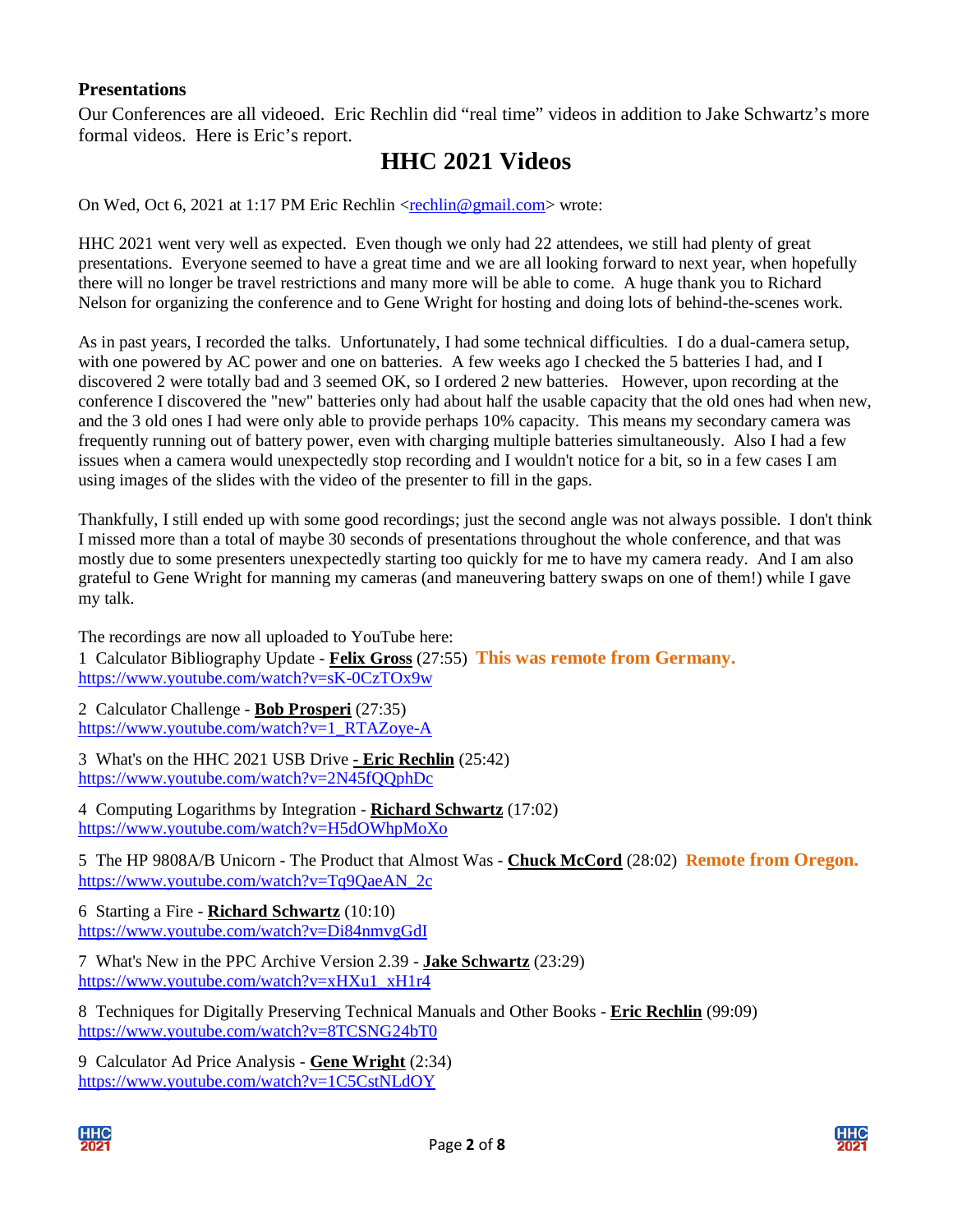10 Lines and Graphs - **Gene Wright** (32:00) <https://www.youtube.com/watch?v=uGw-oWk6Bv8>

11 Diagnosing Problems with the HP-19C With Focus on the Printer - **Jim Johnson** (29:00) <https://www.youtube.com/watch?v=ASshqrGtb5Y>

12 Remembering Thomas M. Whitney - **Jim Johnson** (2:54) <https://www.youtube.com/watch?v=QcXfGd7V5Gs>

13 CC41 A Touch Typist's Calculator - **Craig Bladow** (27:53) <https://www.youtube.com/watch?v=CUvFmkcpVys>

14 Something About Keyboards - **David Ramsey** (39:40) <https://www.youtube.com/watch?v=vwxp3b8utWI>

15 Rockwell Calculators - **Gene Wright** (22:58) <https://www.youtube.com/watch?v=oF2mRhx6IVM>

16 Make Your Own Slide Rule - **Richard Schwartz** (25:26) [https://www.youtube.com/watch?v=Uhyof\\_e9XNc](https://www.youtube.com/watch?v=Uhyof_e9XNc)

17 What We Started - **Richard Nelson** (65:24) [https://www.youtube.com/watch?v=\\_rfjxqxOkJA](https://www.youtube.com/watch?v=_rfjxqxOkJA)

## **SUNDAY**

18 6502 Calculator Projects - **Joey Shepard** (27:09) <https://www.youtube.com/watch?v=fNx0s4iwssQ>

19 History of Floating Point Processors - **Eric Smith** (38:11) <https://www.youtube.com/watch?v=BUYLzXFNS7w>

20 Accuracy Comparisons, 7 Methods & 30 Programs - **Richard Nelson** (22:53) <https://www.youtube.com/watch?v=Pa0WFzSHklc>

21 Another Perspective of the Scanning Projects - Content - **Bob Prosperi** (39:20) <https://www.youtube.com/watch?v=5G-iZr2yjH0>

 AWARDS Award Winners - Gene Wright and Richard Nelson (6:34) [https://www.youtube.com/watch?v=jE-Rlx\\_1U8k](https://www.youtube.com/watch?v=jE-Rlx_1U8k)

That's a total of 10 hours, 41 minutes, and 6 seconds of recordings!

**Additionally, for those who were wanting a copy of the 128 GB USB drive included in the conference registration packet, that can be purchased here for \$45 plus shipping (\$5-18 depending on destination):** 

<https://commerce.hpcalc.org/hhcusb.php>

Eric Rechlin

*RJN Note. The cost of attending the Conference was \$60 donation which included two lunches and a dinner. The collected donations, \$1,320, was about \$1,000 short to meet costs and the balance for hotel costs etc. was drawn from the HHC reserve.*

If you scan the topics you will notice the large technical variety. The remote presentations were courtesy of Gene's Zoom account. #1 - Felix's Q&A starts at 20:34. You may also see the group during this time. #5 - Chuck McCord's Q&A starts at 24:11.



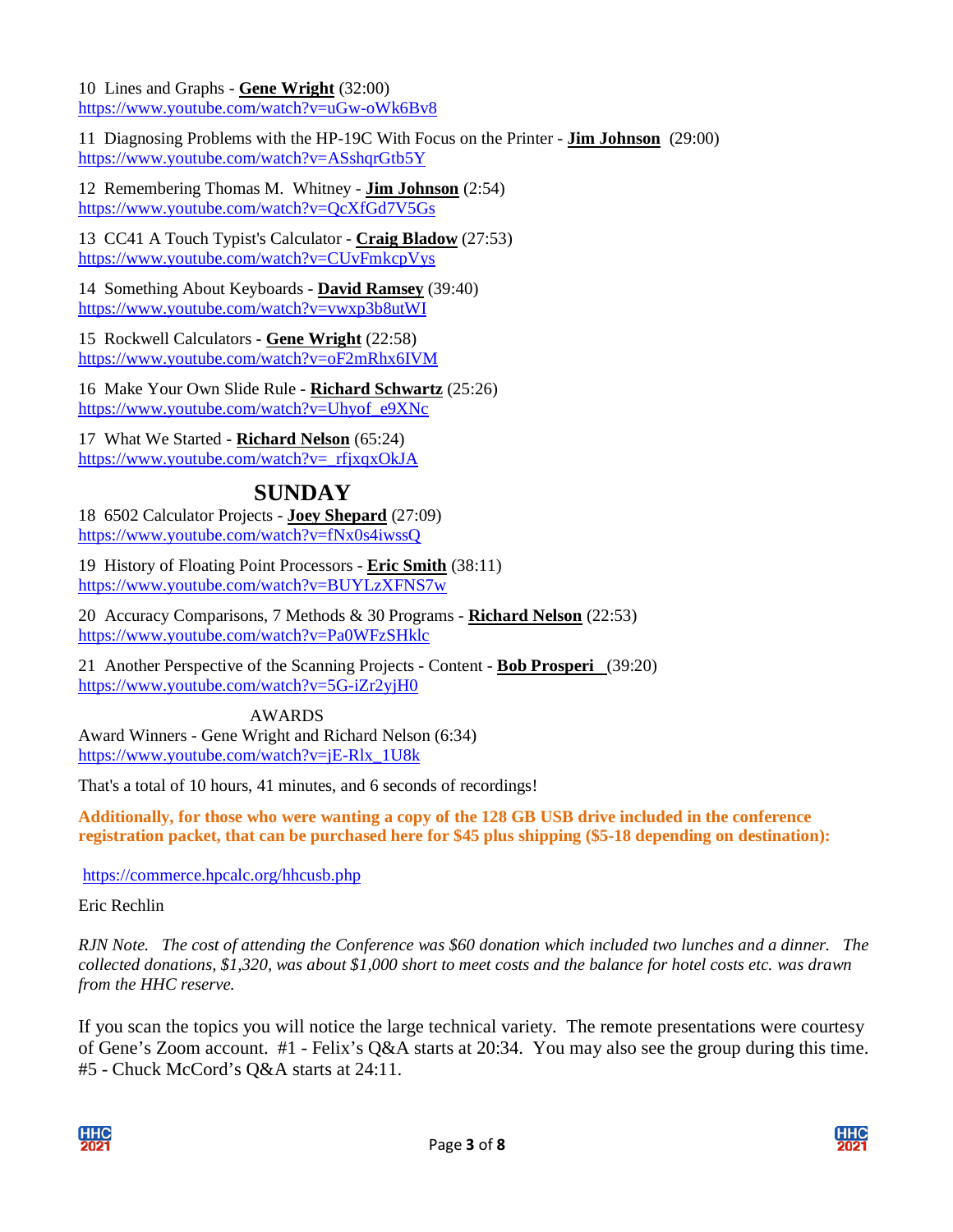If you have any technical questions related to scanning technical documents you will find Eric's presentation, #8, extremely detailed and informative.

### **Conference 128 GB Drive**

Eric Rechlin did a superb job of assembling the 128 GB USB Drive. It is so comprehensive that I can't delve into it here. Watch Eric's video presentation, #3. Essentially it is the HP Calculator Internet "in your hand." See the orange text above to obtain one.

**A Few Words of Caution from Eric:** Because the 128 GB HHC 2021 drive is over 99% full, with over 800,000 files, it can be difficult and time consuming to duplicate it. Copying the files individually can potentially take an entire day, so duplicating the drive as an image with software like ImageUSB is recommended. Because not all "128 GB" drives are the same size, even from the same brand and model number, a"128 GB" target drive may not even be big enough, so a larger drive may be necessary to fit everything.

Some user software will indicate false reports of viruses, etc. The drive you get from Eric is clean and it has been examined and verified to be virus free

### **Best speaker**

The attendee voted best speaker was Gene Wright. He picked the Workslate Laptop from the calculator door prize table – Fig. 9 cardboard box.

#### **Programming contest**

Two programming contests were held. The RPN Programming Contest was won by Dave Hayden. He picked the Handheld Calculator Program book from the regular prize table.

The RPL Programming Contest was won by Roger Hill who picked a *Fig. 2 - HHC 2021 USB3 128 GB drive.* Keyboard prize from the regular prize table.

Here are the winners of the Premium Door Prizes.

- 1. HP-32s  $50<sup>th</sup>$  Anniversary calculator Kim Thompson
- 2. HP-50G calculator Richard Schwartz
- 3. Modern Model M Keyboard Bob Prosperi
- 4. DM-10L calculator Eric Smith
- 5. DM-42 calculator Lora Marschall
- 6. Modern Model F Keyboard Craig Bladow

The door prizes are divided into two groups. A normal group and a premium group. All awards and contest winners get first pick (best speaker first) from this group. Door prizes are donated by attendees (sometimes sent in if unable to at tend), calculator suppliers, the Committee, etc. The premium group is selected by the Committee for the rare or more expensive donations. Everyone gets a chance at these prizes at the end of the drawing. As usual each attendee went home with four prizes each.





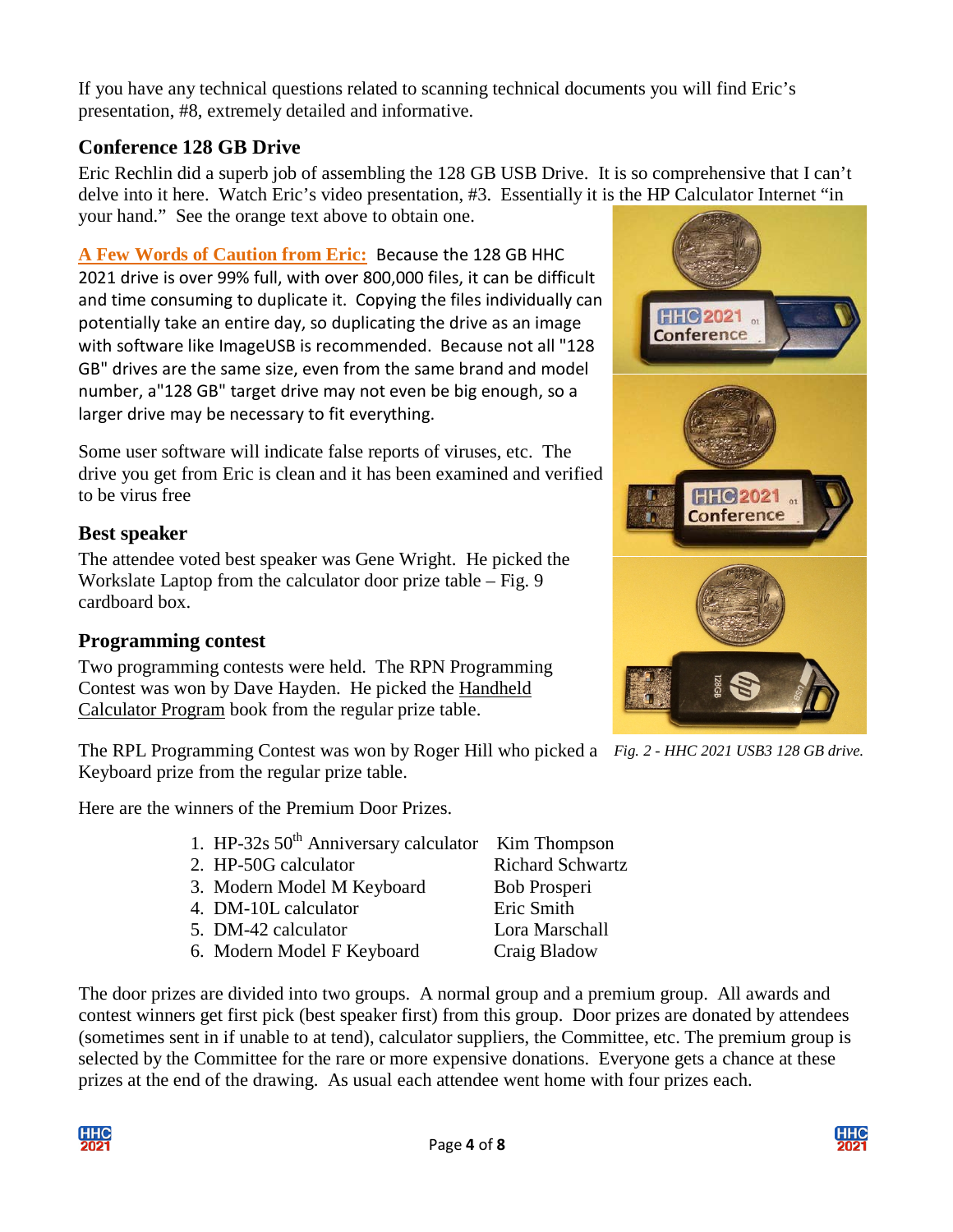A numbered ticket (same a registration number) is randomly drawn from a container. Many Conferences ago (in Chicago) we discussed using a calculator random number generator (selection without replacement) and the idea was rejected for obvious reasons.

## **Conference photos**



*Fig. 3 – Left end of normal door prize table. Fig. 4 – Moving right for more door prizes.*







*Fig. 5 – Moving further right for more door prizes. Fig. 6 – Far right of non-calculator door prize table.*



<u>HHC</u>



*Fig. 7 - Left end of calculator door prizes table. Fig. 8 – Middle of the calculator door prizes table.*

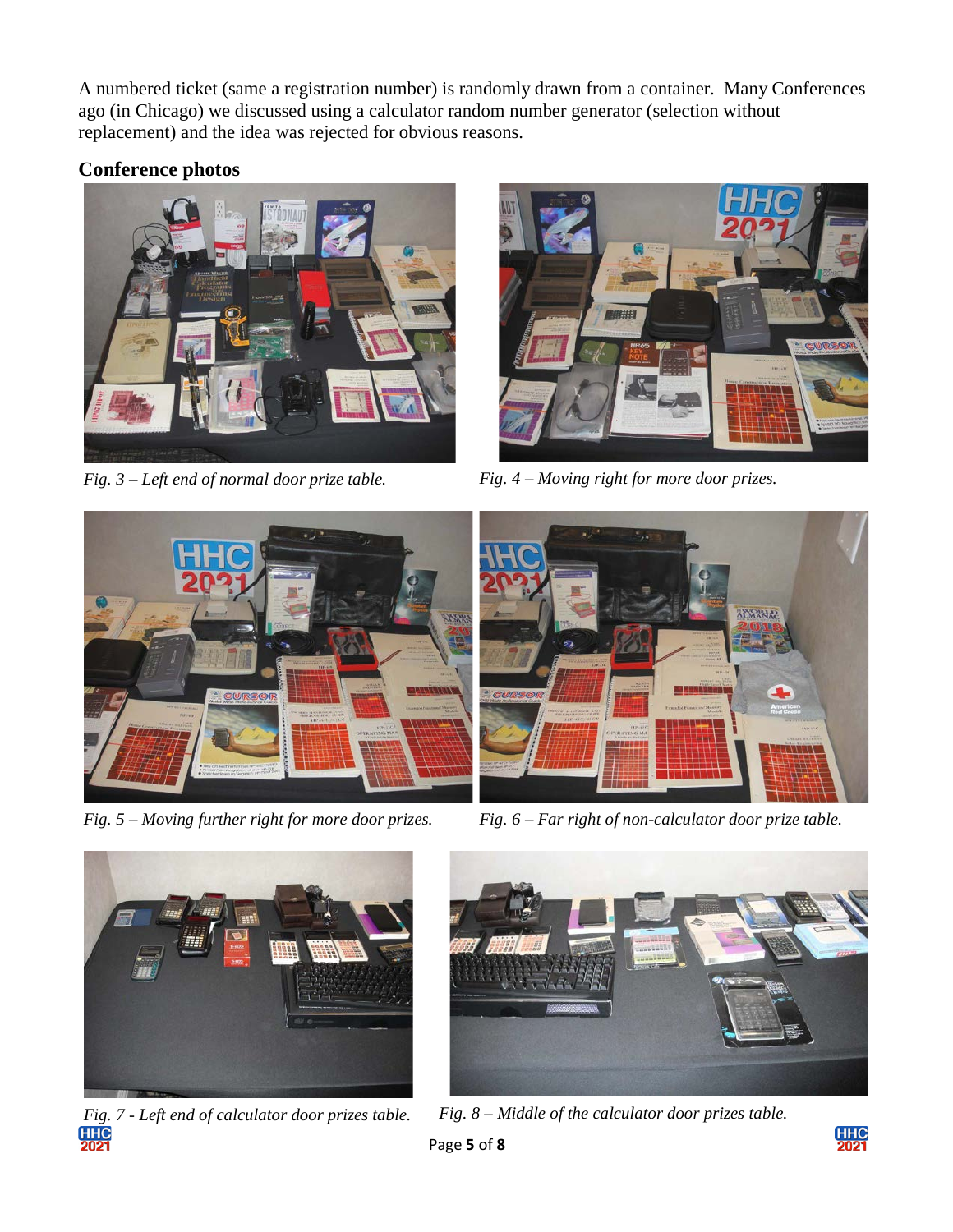

*Fig. 9 – Right end of calculator door prizes table. Fig. 10- Door prizes at front left and right tables.*





*Fig. 11 – Left end of the premium prize table. Fig. 12 – Two Swiss Micro donated calculators.*



*Fig. 13 - Right end of the premium door prize table*. *Fig. 14 – High quality computer (expensive) keyboard.*

## **Conference finances**

The Conference donation was set at our "maximum" of \$60 knowing that we would have to draw from our HHC funds.

**Income:** 22 paid \$60 for a total of \$1,320.00 collected by Bob Prosperi at registration. USB Drive sales \$3,250.79 collected by Eric Rechlin to date\* - 211116. Total HHC income \$4,570.79 since last Conference.

*\* Quote from Eric's email with a summary of all drive sales to date.* "Total raised since HHC 2019 through November 16, 2021: **\$3250.79** from 155 drives sold outside conferences"



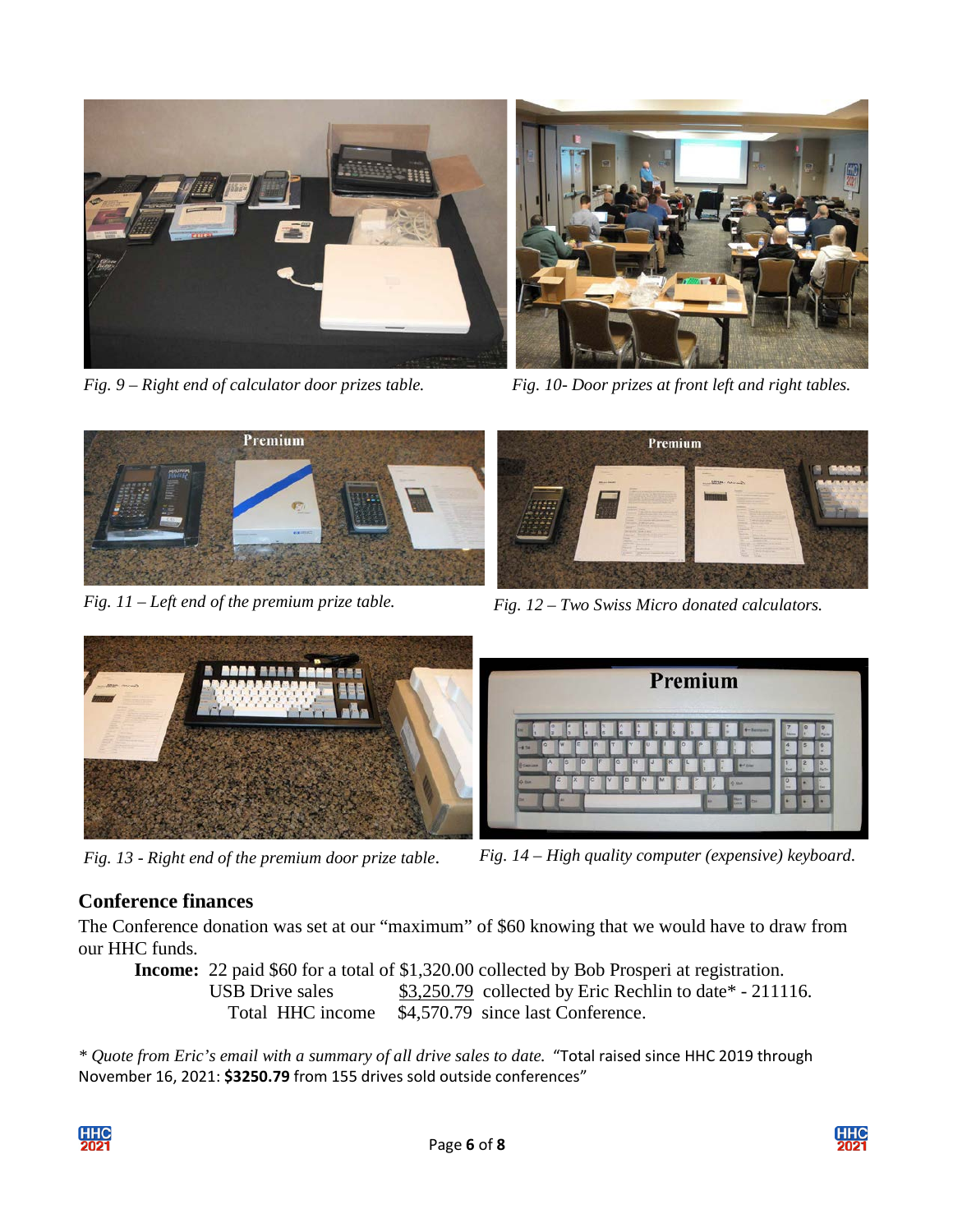| <b>Expenses:</b> Hotel Meeting Rooms | \$1,075.52 |
|--------------------------------------|------------|
| Saturday Lunch, Panera               | \$336.69   |
| <b>Saturday Dinner, Cheddars</b>     | \$261.87   |
| Sunday Lunch, Jim N Nicks            | \$ 310.83  |
| Walmart drinks & supplies            | \$160.33   |
| Registration packet supplies \$19.05 |            |
| Total expenses: \$2,164.29           |            |

 Less Conference income and drive sales \$ 844.29 is the amount drawn from our reserves for HHC 2021. The balance carried over from HHC 2019 was \$3,805.85.

Adding the drive sales and subtracting HHC 2021 expenses leaves a current balance of **\$ 4,892.35** for future Conferences.

Our "system" of using an HHC debit card and charging all expenses to that card for a clean accounting done by the bank was seriously messed up this year because the card was "damaged" because it was carried in my wallet and doesn't scan very well. I have since replaced the card and I will NOT carry it in my wallet. Our payments were made by Gene and I sent him a personal check which I would balance from my account to the HHC account. Our simple and clean accounting system failed this year.

#### **Special David Ramsey thanks**

David drove to Nashville from Reno in his large 4-door hatchback. He provided transportation for attendees and Conference supply runs, often "picking up the tab" himself. He spent endless hours using his 3D printing (AKA additive manufacturing) capability to manufacture items for attendees (offer made on the HHC List). He made several different calculator stand designs as door prizes. I have one I use for my new Fluke palm sized digital multimeter because it doesn't have one. He has done this for several



Conferences. From a past HHC I have an *Fig. 15 - David Ramsey & wife Mary, just simple apple folks.*

elaborate ball bearing three circular "racing tracks" demonstration. See Fig. 15. In the background is Jake Schwartz with his "network" of cameras with Brian Walsh looking on during a Conference break. "73" in the Amateur Radio community means "Best Regards." David was the local host for HHC 2014 and HHC 2019 and he is currently the HHC webmaster. Thank you David.

#### **HHC List Usage (A Google Group)**

With the rapidly changing and unpredictable COVID-19 situation the Committee needed to know the desires and concerns of potential attendees. This ranged from estimating the potential number of attendees in order to officially announce a Conference, to requiring vaccination for registration. The list served us well and thanks go to Eric Smith for setting this up. Information on joining the list is at the bottom of the opening page of the HHC website (see below). Here is a link.<https://hhuc.us/2021/hhclist.pdf>

#### **HHC 2021 Website**

 Page **7** of **8**  David Ramsey took over the HHC website from Joseph Horn when he retired from the HHC Committee. David did a great job and if you didn't know this you would not have noticed any changes (there were a minor few). The Attendee Page is the most critical as it keeps everyone in the Community up-to-date on